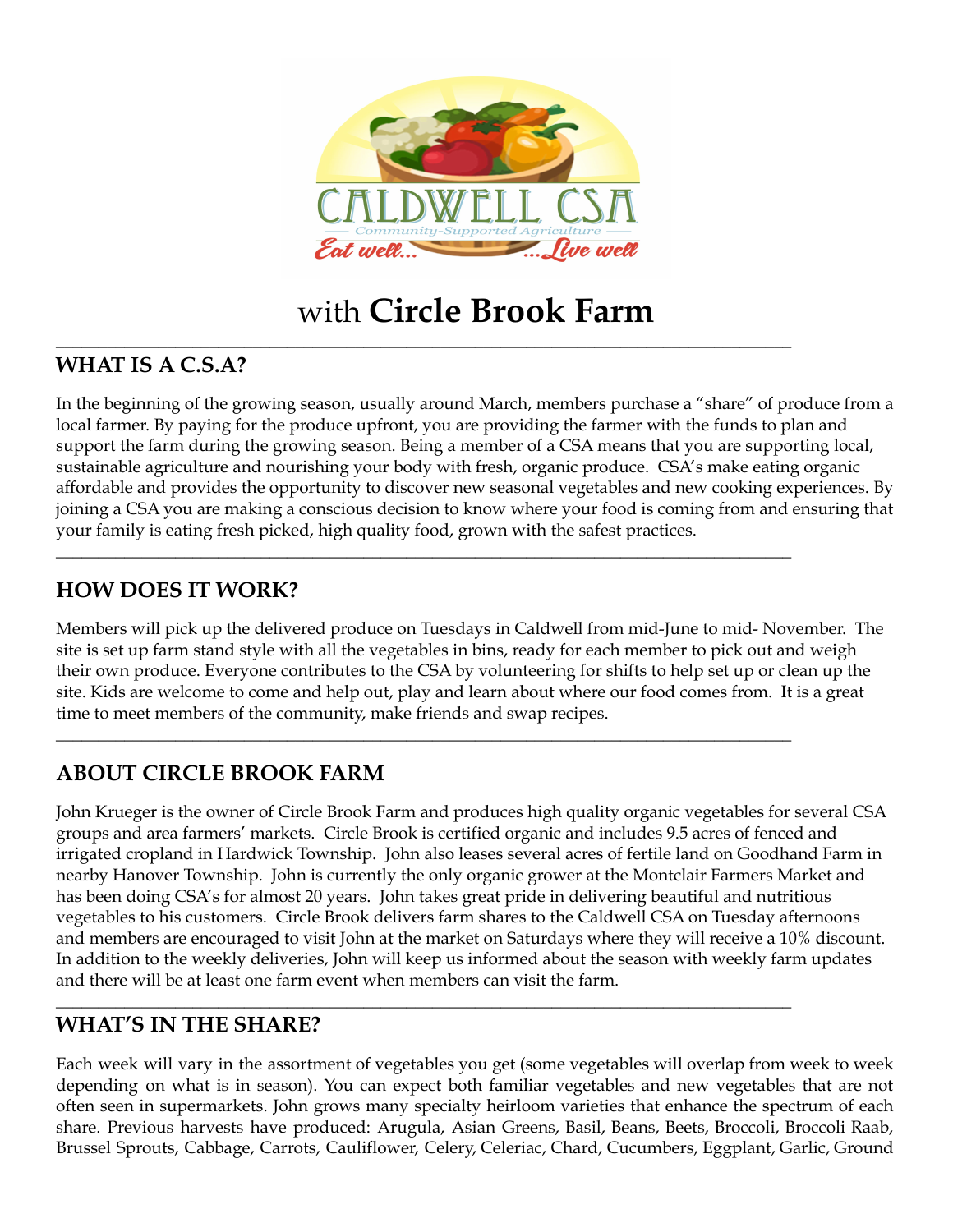Cherries, Herbs, Kale, Kohlrabi, Leeks, Lettuce, Melons, Mustard led to Greens, Onions, Parsnips, Peas, Peppers, Potatoes, Pumpkins, Radishes, Salad Mix, Scallions, Spinach, Summer Squash, Spinach, Tomatoes, Tomatillos, Turnips, Winter Squash. The size of each delivery changes according to the growing season. In general, the shares will start out smaller and build in size during the summer. **However, each share is always abundant (about 2-3 grocery bags) and will easily feed a family of four or five.**

Samples shares:

July: Romaine lettuce, carrots, garlic, broccoli, eggplant, cucumbers, summer squash, kohlrabi, 1 lb. English peas, choice of herb (parsley, dill, summer savory)

October: Green leaf lettuce, turnips, daikon, broccoli, peppers, choice of arugula or tatsoi, white potatoes, red onions, pumpkins, choice of wax beans or edamame (1/2 lb.), herb (parsley, dill or cilantro)

\_\_\_\_\_\_\_\_\_\_\_\_\_\_\_\_\_\_\_\_\_\_\_\_\_\_\_\_\_\_\_\_\_\_\_\_\_\_\_\_\_\_\_\_\_\_\_\_\_\_\_\_\_\_\_\_\_\_\_\_\_\_\_\_\_\_\_\_\_\_\_\_\_\_\_\_\_\_\_\_\_\_\_\_\_\_

## **MEMBER REQUIREMENTS**

All members are required to sign up for two work shifts over the entire season (but members are always welcome to do more shifts!). Setup will start at 2:00 and clean-up will start at 7. Both set up and clean up take roughly 10-15 minutes. Setup is done with another member and clean up is done alone. This volunteer shift is a very important part of participation in the CSA as it is a program run by the community. We don't want to saddle the site host with all the responsibility for cleanup and setup! Any adult in your household can participate in the work shifts. If you absolutely cannot participate in the work shifts, please let us know when you sign up and we can discuss alternate tasks you could do.

## **COSTS**

#### **FULL Share Cost \$750 (early bird rate \$720 before 3/1/22)**

- A 24 week vegetable share
- A share easily feeds a family of 4. It will have approximately 9-10 items in each share.

\_\_\_\_\_\_\_\_\_\_\_\_\_\_\_\_\_\_\_\_\_\_\_\_\_\_\_\_\_\_\_\_\_\_\_\_\_\_\_\_\_\_\_\_\_\_\_\_\_\_\_\_\_\_\_\_\_\_\_\_\_\_\_\_\_\_\_\_\_\_\_\_\_\_\_\_\_\_\_\_\_\_\_\_\_\_

**●** Share checks should be made out to "**Circle Brook Farm**" or paid via Venmo to Shana **@Shana-Dastur**

#### **HALF Share Cost- \$375 (early bird rate \$360 before 3/1/22)**

- A full share picked up every other week rather than weekly (12 weeks total)
- Members will pick up a full sized share of vegetables **every other Tuesday** (your pick up week will be pre-assigned to you).
- **●** Share checks should be made out to "**Circle Brook Farm**" or paid via Venmo to Shana **@Shana-Dastur**

#### **Site Fee**

- A **\$20 site fee** per member for full shares, \$10 per member for half shares is also due. This pays for items such as the website fee, bins, tables, scales, white boards, paper, markers and miscellaneous needs to maintain the CSA.
- **● Site fees can be paid by Venmo to @Shana-Dastur or Paypal to sdastur@gmail.com**

\_\_\_\_\_\_\_\_\_\_\_\_\_\_\_\_\_\_\_\_\_\_\_\_\_\_\_\_\_\_\_\_\_\_\_\_\_\_\_\_\_\_\_\_\_\_\_\_\_\_\_\_\_\_\_\_\_\_\_\_\_\_\_\_\_\_\_\_\_\_\_\_\_\_\_\_\_\_\_\_\_\_\_\_\_\_

\*\*\*Please do not combine the site fee and veggie share cost in one check. They are paid separately\*\*\*

## **WHERE AND WHEN**

The 2022 season will run from **June- November (**24 weeks). Pick up is every Tuesday from 3:00 to 7:00 pm. Members will pick up their produce in the driveway of the CSA coordinator's house, **139 Forest Avenue, West Caldwell.** All members get a weekly assortment of organic produce, weekly emails about the farm and farm events and a 10% discount at John's market stand.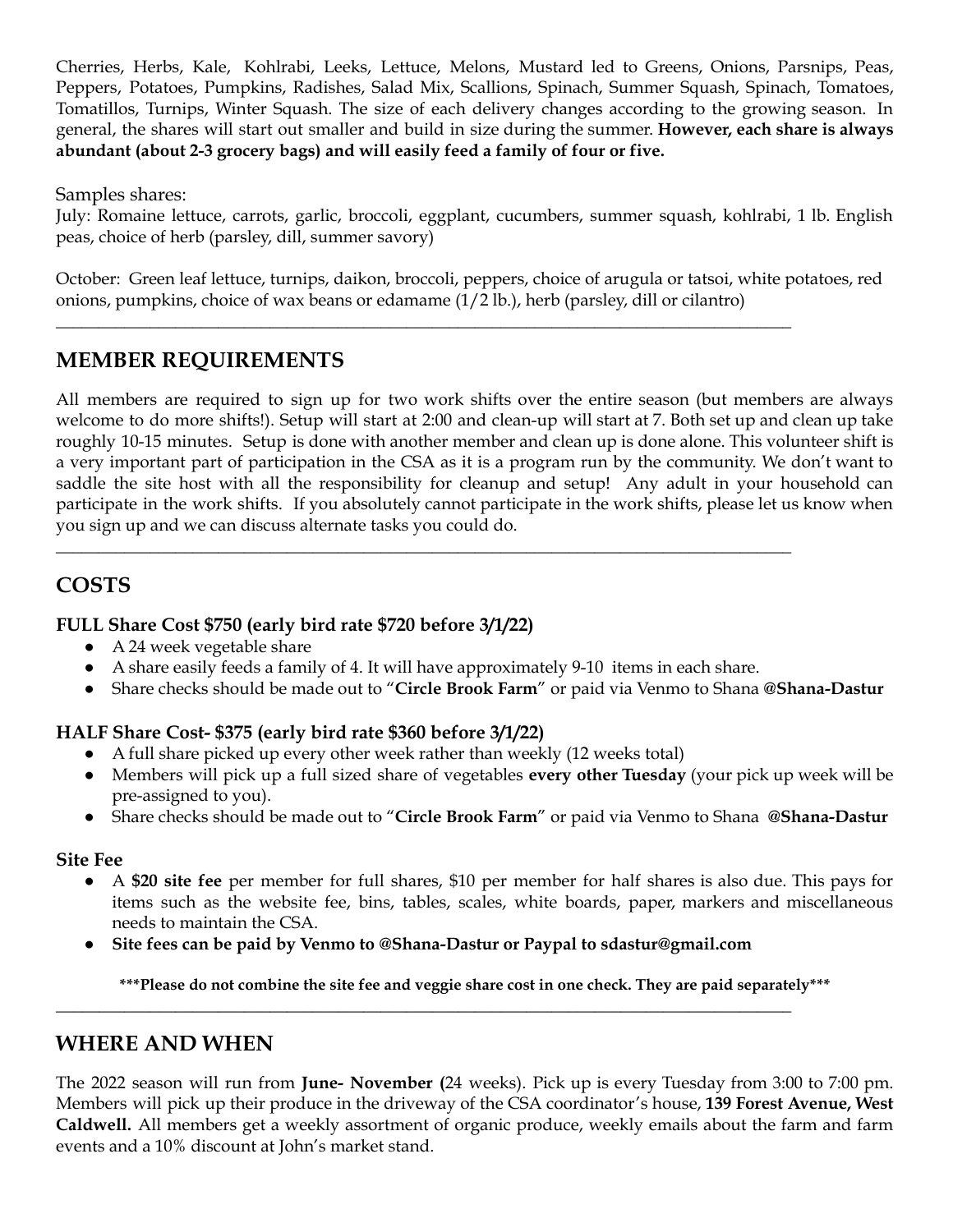## **ADDITIONAL ITEMS**

The Caldwell CSA also offers items which can be ordered separately or in addition to your produce share.

\_\_\_\_\_\_\_\_\_\_\_\_\_\_\_\_\_\_\_\_\_\_\_\_\_\_\_\_\_\_\_\_\_\_\_\_\_\_\_\_\_\_\_\_\_\_\_\_\_\_\_\_\_\_\_\_\_\_\_\_\_\_\_\_\_\_\_\_\_\_\_\_\_\_\_\_\_\_\_\_\_\_\_\_\_\_

#### **Fruit Share**

Stay tuned!

**Eggs** Stay tuned!

#### **Honey**

Bee My Honey Apiary provides our members with a variety of delicious, local, raw honey, creamed honey, bee pollen and other bee p[ro](https://wrongdirectionfarm.com/)ducts. Members can contact Michelle Sager directly to order honey products at [mishsager@yahoo.com](mailto:mishsager@yahoo.com).

#### **Organic Meat**

We recommend Wrong Direction farms in upstate NY. As of 2020, they moved to an online ordering-home delivery program, so you can delivery directly through them at <https://wrongdirectionfarm.com/>

\_\_\_\_\_\_\_\_\_\_\_\_\_\_\_\_\_\_\_\_\_\_\_\_\_\_\_\_\_\_\_\_\_\_\_\_\_\_\_\_\_\_\_\_\_\_\_\_\_\_\_\_\_\_\_\_\_\_\_\_\_\_\_\_\_\_\_\_\_\_\_\_\_\_\_\_\_\_\_\_\_\_\_\_\_\_

## **QUESTIONS**

For more information or questions, feel free to check out our webpage at [www.caldwellcsa.org](http://www.caldwellcsa.org) or contact Shana Dastur at: [caldwellcsa@gmail.com.](http://www.caldwellcsa.org) We are also on Facebook! Check out our page to chat with other members and see fun recipes for the produce.